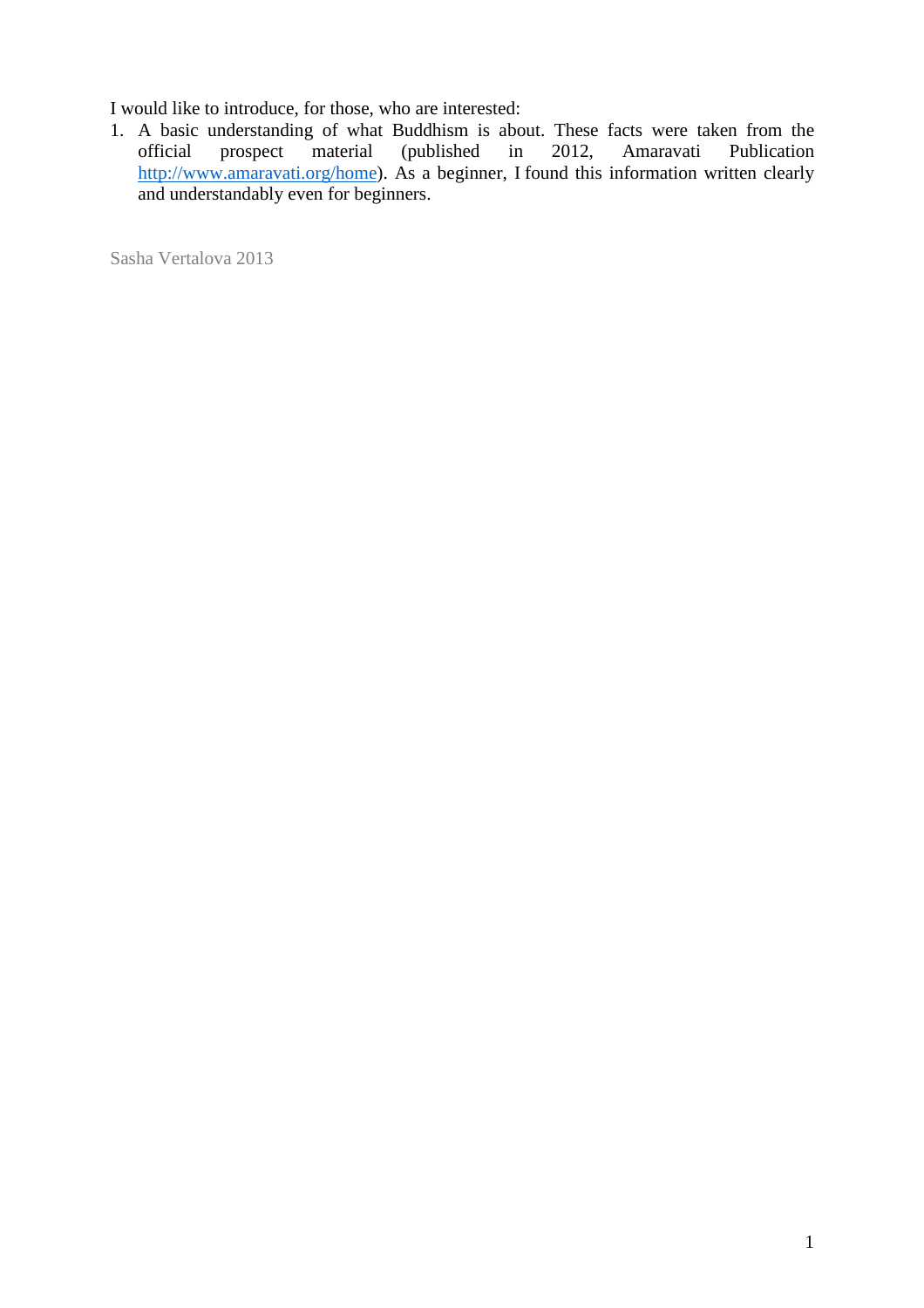

# **AN OUTLINE OF BUDDHISM - INTRODUCTION**

A great variety of forms of releigious practice are associated with the word Buddhism. However, they all take **Siddhārtha Gautama**, who lived and taught in northern India some 2500 years ago, as their source or inspiration. It was he who in historical times became known as the "Buddha" – that is the 'Awakened One', one who has attained great wisdom through their own efforts.

The Buddha did not write anything down, but left a remarkable legacy in the form of a teaching (**the Dhamma**) that was at first orally – transmitted by the religious Order (**the Sangha**) that he founded and personally guided for forty – five years.

This Order has survived the centuries, preserving the wisdom of the Buddha in lifestyle as well as in words. To this day, these three elements, the Buddha, The Dhamma and the Sangha, are known and respected by all Buddhists as **The Three Refuges** or **Three Triple Gem**. They have also come to symoblise Wisdom, Truth and Virtue – qualities that we can develop in ourselves.

After the Buddha's time, his teaching was carried from India throughtout Asia, and even further. As it spread, it was affected by its encounters with local cultures, and several schools of Buddhism eventually emerged.

Broadly speaking, there are three such schools:

**Theravada** ('The teaching of the Elders'), which still thrives in Sri Lanka, Burma, Thailand, Laos and Cambodia.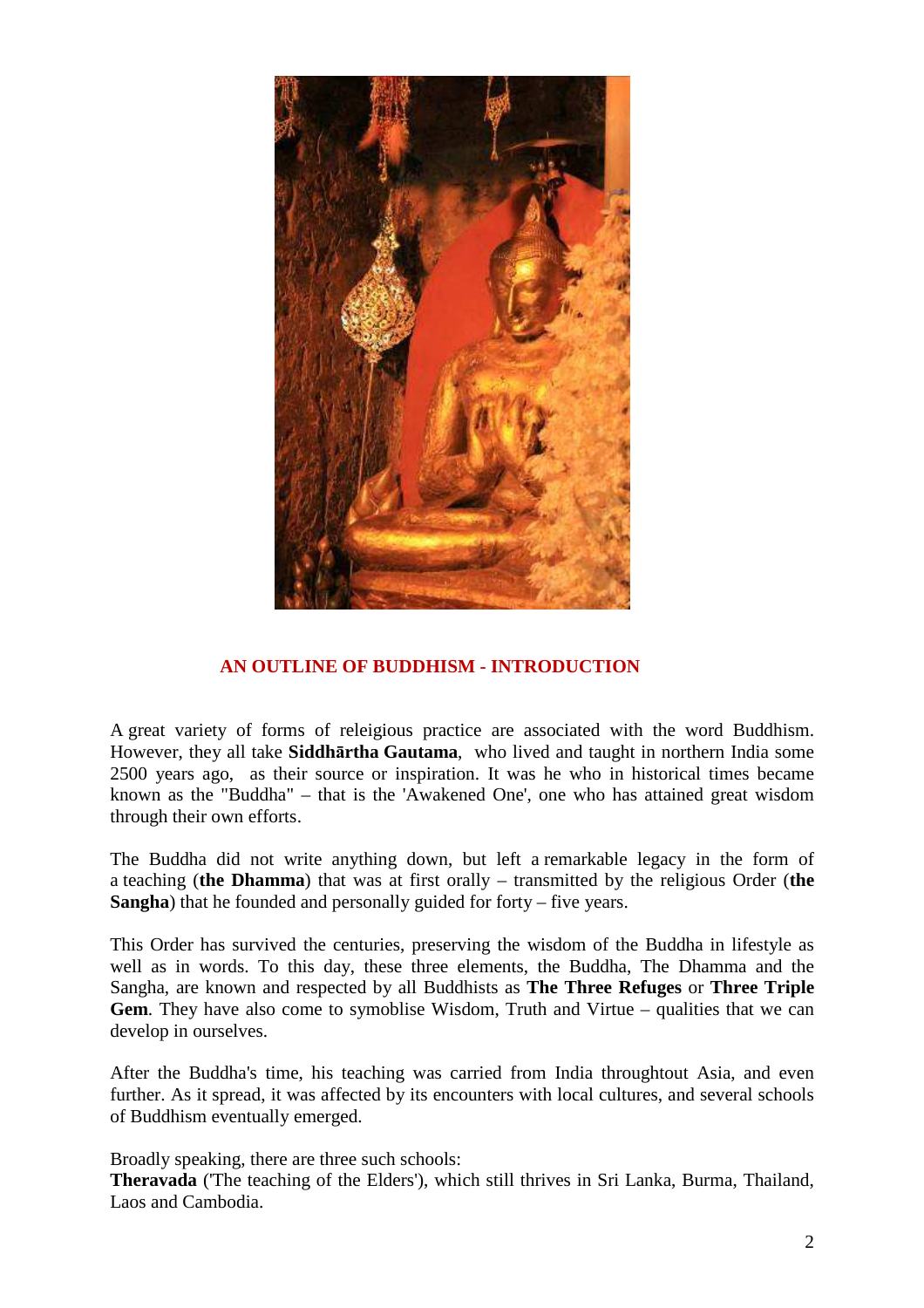**Mahayana** ('The great Vehicle'), which embraces in various traditions within China, Korea and Japan

**Vajrayana** ('The Diamond Vehicle') which is associated primarily with Tibet.

Teachers from all schools háve made their way to the West. Some preserve their lineages as found in the country of origin, while others have adopted less traditional approaches. The approach and the quotations used below are from the Theravada.



**Map of the transmission fo Buddhism through Asia (picture downloaded from internet)**

# **THE BUDDHIST PATH**

The Buddha taught a path of spiritual awakening, a way of ,,practice", that we can use in our daily lives. This **Path of Practice** can be divided into three mutually supportive asspects – Virtue, Meditation and Wisdom.

*"Where there is uprightness, wisdom is there, and where there is wisdom, uprightness is there. To the upright there is wisdom, to the wise there is uprightness, and wisdom and goodnessare declared to be the best things in the world"* 

# Virtue

You can make a formal commitment to the Buddha´s Path of Practice by requesting the Three Refuges and Five Precepts from a monk or nun at a Buddhist monastery, or by taking them by yourself at home. Taking the Refuges implies a commitment to live according to principles of Wisdom, Truth and Virtue, using the teachings and example of the Buddha.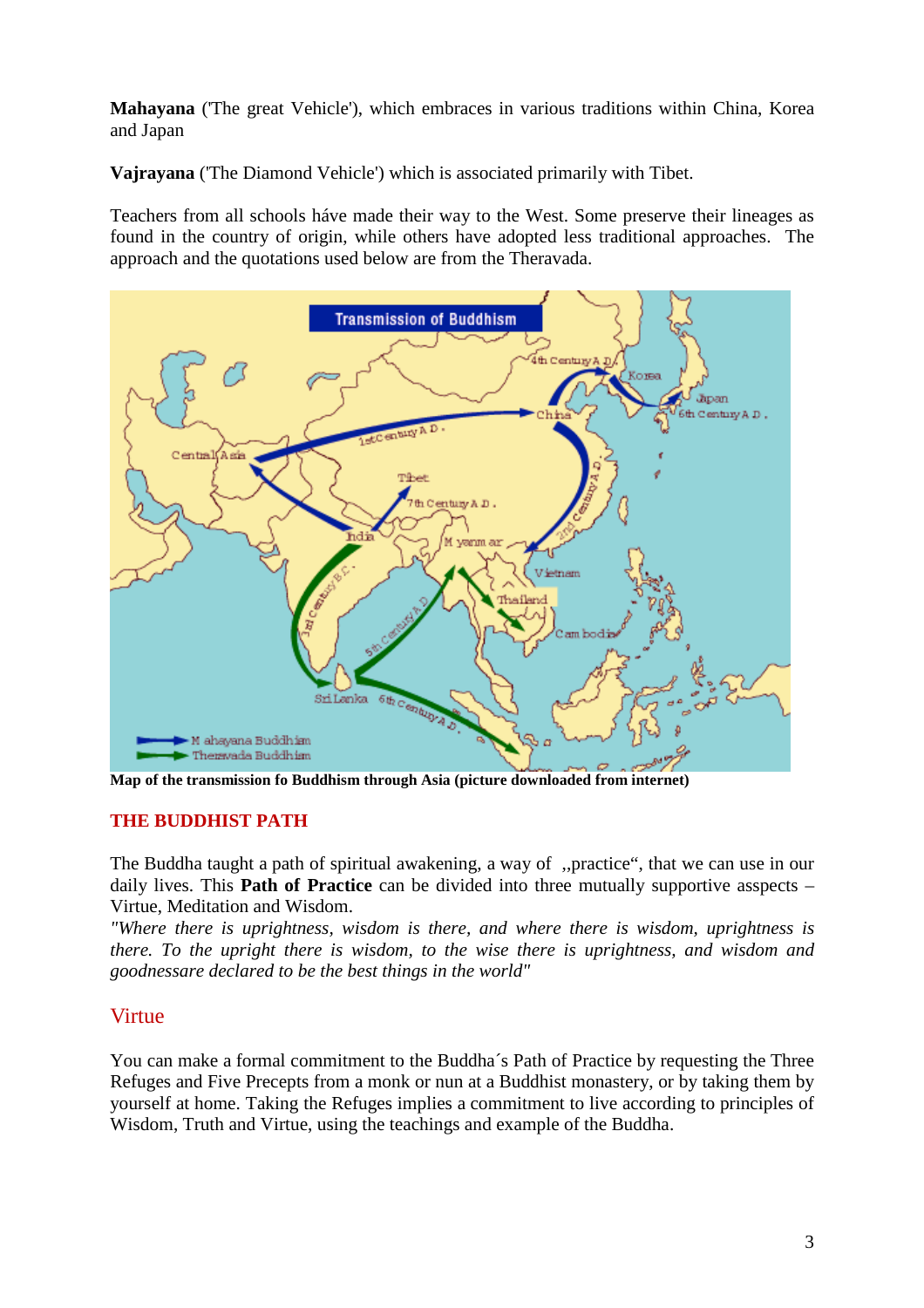# **THE FIVE PRECEPTS**

The Five Precepts are training rules to follow in daily life:

**To refrain from killing living creatures To refrain from taking what is not given To refrain from sexual misconduct To refrain from false speech To refrain from taking intoxicating liquor and drugs** 

Someone living in this way develops the self-discipline and sensitivity necessary to culitivate meditation, the second aspect of the Path.



**Pictures taken in Mandalay, Burma, 2013 on one of the street Festival. The purport of the tragedy-comic performance was to show people, how alcohol can bring a man through the breaking the precepts to the worst end.** 

# **MEDITATION**

Meditation, as the term is used in common parlance, is the repeated focusing of attention upon an image, a word or a theme in order to calm the mind and consider the meaning of that image or word.

Int the Buddhist practice of insight meditation, this focusing of attention also has another purpose – to more fully understand the nature of the mind. This can be done by using the meditation object as a still reference point to help in revealing the attitudes that are otherwise buried beneath the mind´s surface activity.

The Buddha encouraged his disciples to use their own bodies and minds as objects of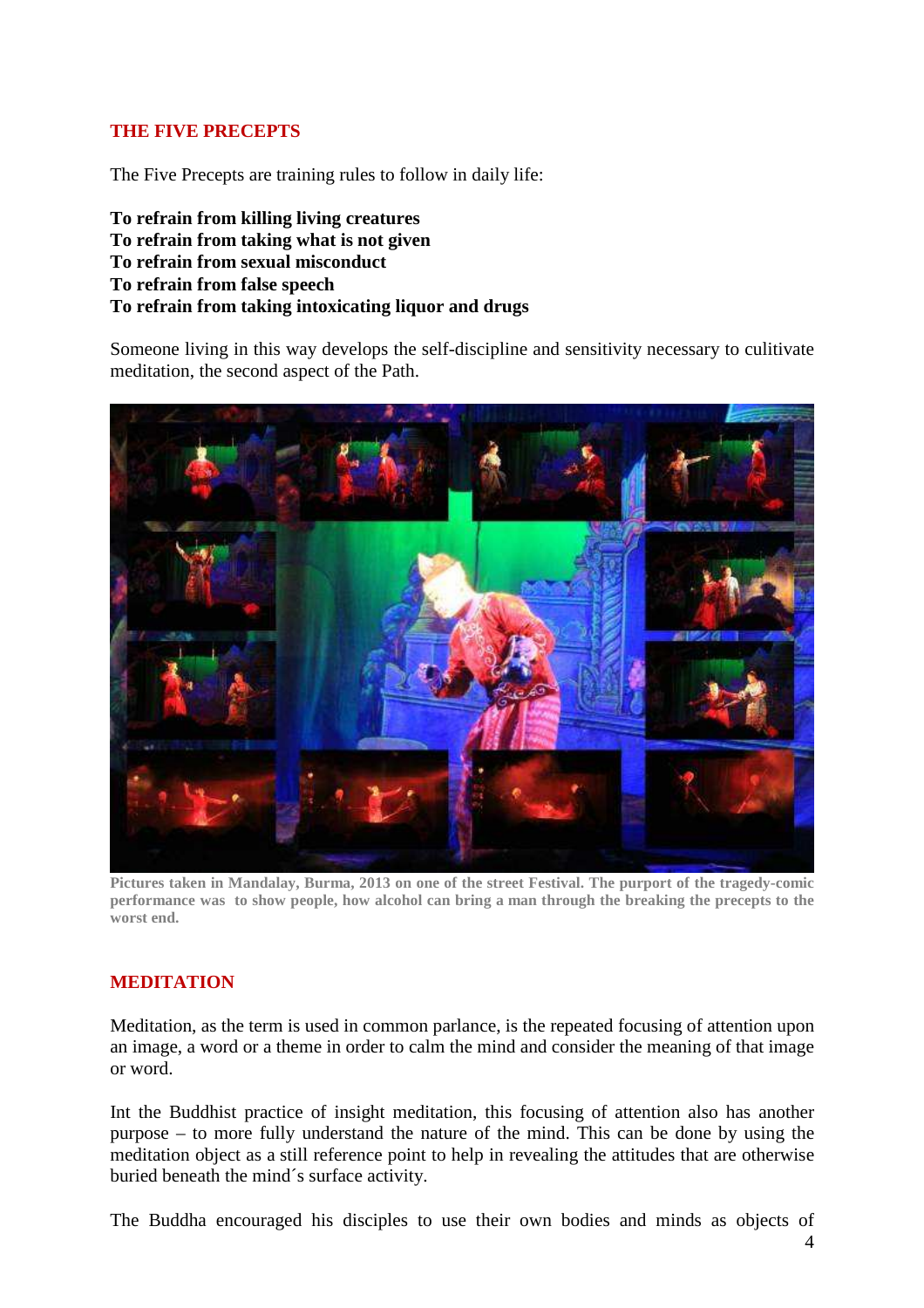meditation. A common object, for example, is the sensation associated with the breath during the process of normal breathing. If one sits still, closes the eyes and focuses on the breath, in due time clarity and calm will arise. In this state of mind, tensions, expectations and habitual moods can be more clearly discerned and, through the practice of gentle but penetrative inquiry, be resolved.

The Buddha taught that it was possible to maintain meditation in the course of daily activity as well as while sitting still in one place. One can focus attention on the moevement of the body, the physical feelings that arise, or the thoughts and moods that flow through the mind. This mobile attentiveness is called **mindfulness**.

The Buddha explained that through mindfulness one realises an attention that is serene. Although it is centred on the body and mind it is dispassionate and not bound up with any particular physical or mental experience. This detachment is a foretaste of what Buddhists call **Nibbana** (or Nirvana) – a state of peace and happiness independent of circumstances. Nibbana is a natural state, that is, it is not something we have to acquire or add to our true nature, it is the way the mind is when it is free from pressure and confused habits. Just as waking up dispels the dream state naturally, the mind that has become clear through mindfulness is no longer overshadowed by obsessive thoughts, doubts and worries.

However, although mindfulness is the basic tool to use, we generally need some pointers as to how to establish the right objectivity about ourselves and how to assess what mindfulness reveals. This is the function of the wisdom-teachings of the Buddha.

# **Wisdom**

The most generally used wisdom-teachings of the Buddha are not statements about God or Ultimate Truth. The Buddha felt that such statements could lead to disagreement, controversy and even violence. Instead, Buddhist wisdom describes what we can all notice about life without having to adopt a belief. The teachings are to be tested against one's experience. Different people may find different ways of expressing Truth. What really counts is the validity of a compassionate way of living. The teachings then serve as tools to clear the mind of misunderstanding. When the mind is clear, '**Ultimate Truth'**, in whatever way one finds to express it, becomes apparent.

# **FOLLOWING THE PATH**

When asked to explain why his disciples always looked cheerful, the Buddha commented: *'They have no regret over the past, nor do they brood over the future. They live in the present. Therefore they are radiant"* 

Someone who has fully cultivated this way finds serenity and patience in themselves in times of difficulty and the wish to share good fortune when things go well. They live a life free from guilt, and, rather than having violent mood swings, the mind and heart stay steady and buoyant through the circumstances of life.

These are the fruits. Bit like most fruit, they have to be cultivated slowly and persistently with goodheartedness. For this reason, the guidance, or simply the companionship, of like-minded people is almost indispensable. The Refuge of Sangha is a reflection on this. Most generally, "Sangha" refers to all spiritual companions, but this spiritual companionship is highlighted by the religious order of almsmendicants who live under a detailed code of conduct that unambiguously presents the values of the Buddhist path.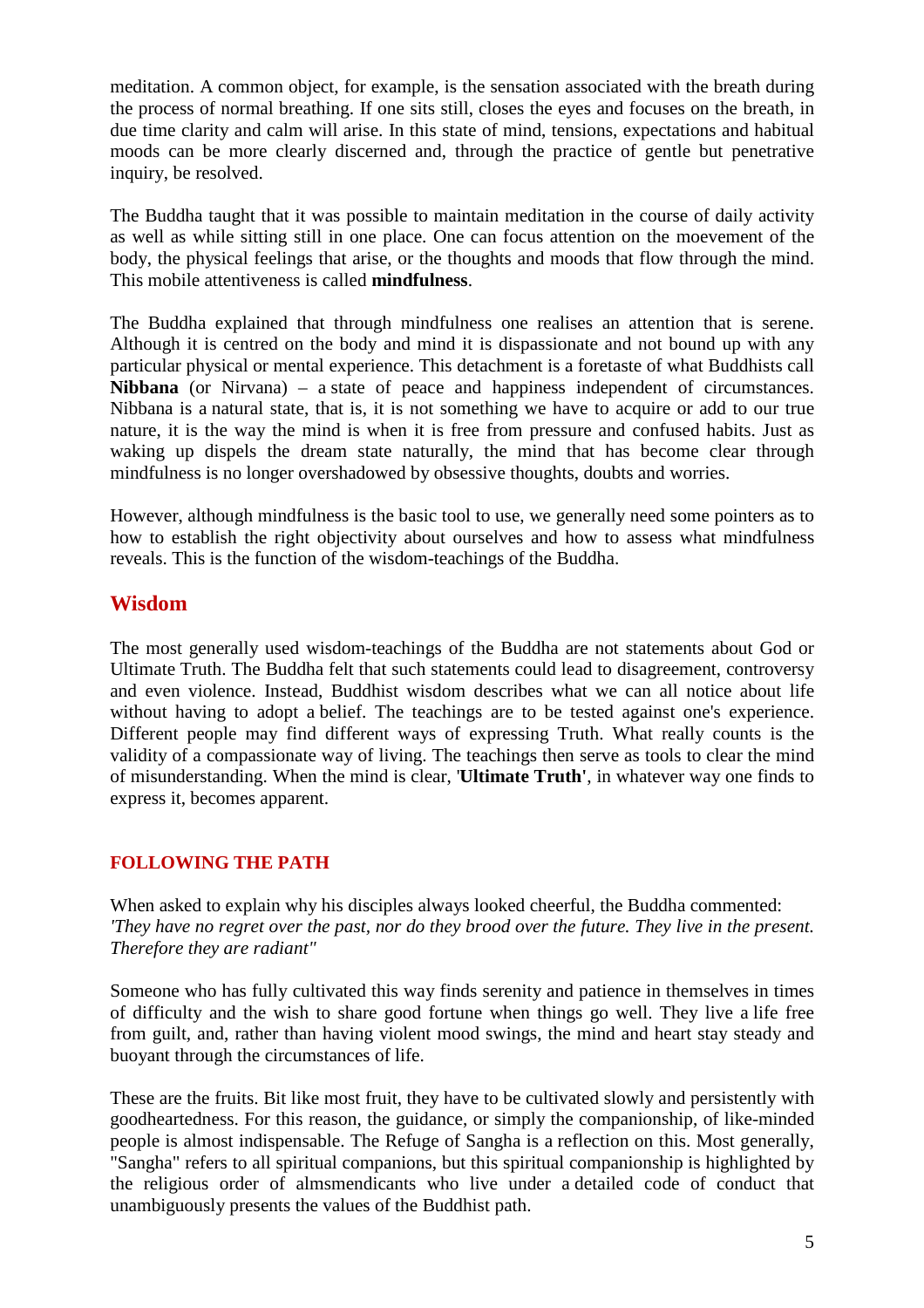Buddhist monks and nuns are not preachers – being specifically prohibited from teaching unless asked to do so – they are spiritual companions, and their relationship with the general Buddhist public is one of mutual support. They are prohibited from growing food or having money. They have to keep in touch with society and be worthy of support. Buddhists monasteries are not escape-hatches, but places where others can stay, receive teachings and most important – feel that their act of service and support is appreciated. In this way, the monks and nuns provide more than companionship and guidance – they also present the opportunity for others to gain confidence and self-respect.

*"Do not think lightly of goodness, saying, "nothing will help me improve. A pitcher is filled with water by a steady stream of drops, likewise, the wise person improves and achieves wellbeing a little at a time"* 

# **THE FOUR NOBLE TRUTHS**

In order to help people realise that the normal understanding of life is inadequate , the Buddha talked about **dukkha** translated as dissatisfaction or unsatisfactoriness. He often summarised his teaching as the truth about dukkha its origin, its ending, and the path to its ending. These core teachings, to be measured against one´s experience and used for guidance, are known as the **Four Noble Truths**.

# **THE FIRST NOBLE TRUTH**

*THERE IS DUKKHA* Life as we normally know it must always have a proprotion of disagreeable experiences – sickness, pain and distress are obvious examples. Even in relatively affluent societies people suffer from anxiety, stress or a loss of purpose, or they feel incapable of dealing with life´s challenges. Moreover, agreeable experiences are limited and transient, for instance, dukkha can be brought on by the loss of a loved one, or being badly let down by a friend.

What also becomes apparent is that these feelings cannot be relieved for long by our usual responses, such as seeking pleasure, greater successs or a different relationship. This is because dukkha stems from an inner need. You could call it a longing of the heart – for understanding, peace and harmony.

Because it's an inner or spiritual need, no matter how we try to alleviate such feelings by adding something pleasant to our life, it never quite succeeds. As long as we are motivated to seek fulfillment in what is transient and vulnerable – and it doesn't take much introspection to recognise how vulnerable our bodies and feelings are – we will always suffer disappointment and a sense of loss.

*"Being associated with what you do not like is dukkha, being separated from what you like is dukkha, not getting what you want is dukkha. In brief, the compulsive habits of body and mind are dukkha".*